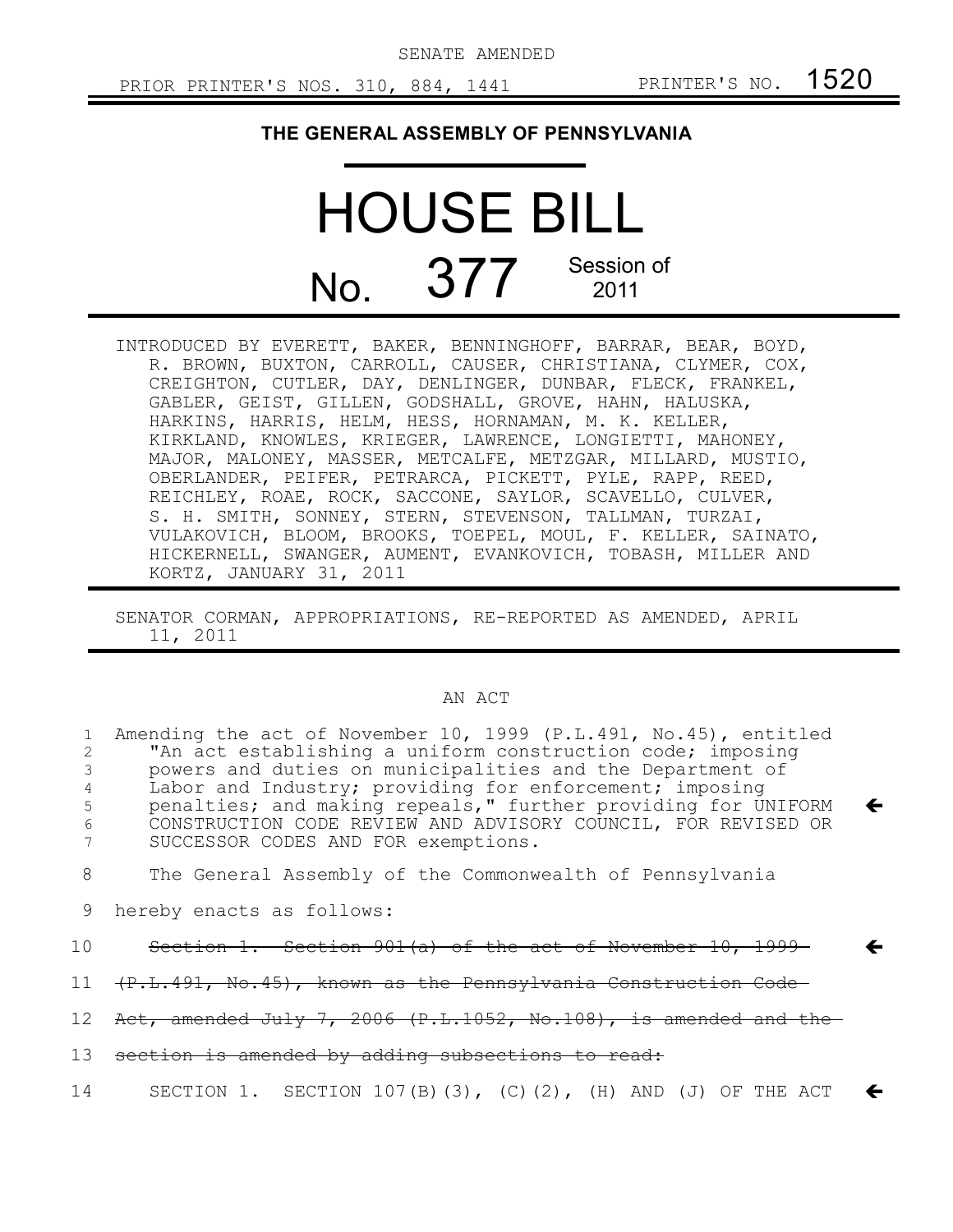| 1  | OF NOVEMBER 10, 1999 (P.L.491, NO.45), KNOWN AS THE PENNSYLVANIA |
|----|------------------------------------------------------------------|
| 2  | CONSTRUCTION CODE ACT, ADDED OCTOBER 9, 2008 (P.L.1386, NO.106), |
| 3  | ARE AMENDED AND THE SECTION IS AMENDED BY ADDING A SUBSECTION TO |
| 4  | READ:                                                            |
| 5  | SECTION 107. UNIFORM CONSTRUCTION CODE REVIEW AND ADVISORY       |
| 6  | COUNCIL.                                                         |
| 7  | $\star$ $\star$ $\star$                                          |
| 8  | DUTIES. --THE COUNCIL SHALL DO THE FOLLOWING:<br>(B)             |
| 9  | $\star$ $\star$ $\star$                                          |
| 10 | WITH THE EXCEPTION OF THE PROVISIONS OF CHAPTER 11<br>(3)        |
| 11 | AND APPENDIX E OF THE INTERNATIONAL BUILDING CODE OF [2006]      |
| 12 | 2009, OR ITS SUCCESSOR CODES, OR ANY OTHER ACCESSIBILITY         |
| 13 | REQUIREMENTS CONTAINED IN OR REFERENCED BY THE UNIFORM           |
| 14 | CONSTRUCTION CODE RELATING TO PERSONS WITH PHYSICAL              |
| 15 | DISABILITIES, REVIEW [NEW AND AMENDED PROVISIONS CONTAINED IN    |
| 16 | TRIENNIAL REVISIONS OF THE CODES ISSUED BY THE INTERNATIONAL     |
| 17 | CODE COUNCIL TO ANY OF ITS CODES. THE COUNCIL SHALL INFORM       |
| 18 | THE DEPARTMENT OF ANY CODE PROVISIONS THAT SHOULD BE EXCLUDED    |
| 19 | FROM THE UNIFORM CONSTRUCTION CODE BY MAY 1 OF THE YEAR OF       |
| 20 | ISSUANCE OF THE LATEST TRIENNIAL CODE ISSUED BY THE              |
| 21 | INTERNATIONAL CODE COUNCIL.   THE LATEST TRIENNIAL CODE          |
| 22 | REVISIONS ISSUED BY THE INTERNATIONAL CODE COUNCIL, BEGINNING    |
| 23 | WITH THE 2012 CODES, AS PROVIDED UNDER SUBSECTION (B.1).         |
| 24 | (B.1) CODE REVIEW PROCESS.--                                     |
| 25 | BEGINNING WITH THE 2012 ICC CODES, THE COUNCIL SHALL<br>(1)      |
| 26 | REVIEW THE LATEST TRIENNIAL CODE REVISIONS UPON OFFICIAL         |
| 27 | PUBLICATION OF THE CODES.                                        |
| 28 | (2)<br>DURING THE REVIEW PROCESS, THE COUNCIL SHALL HOLD AT      |
| 29 | LEAST THREE PUBLIC HEARINGS. ONE OF THE PUBLIC HEARINGS SHALL    |
| 30 | BE HELD IN HARRISBURG, ONE SHALL BE HELD IN THE EASTERN          |

20110HB0377PN1520 - 2 -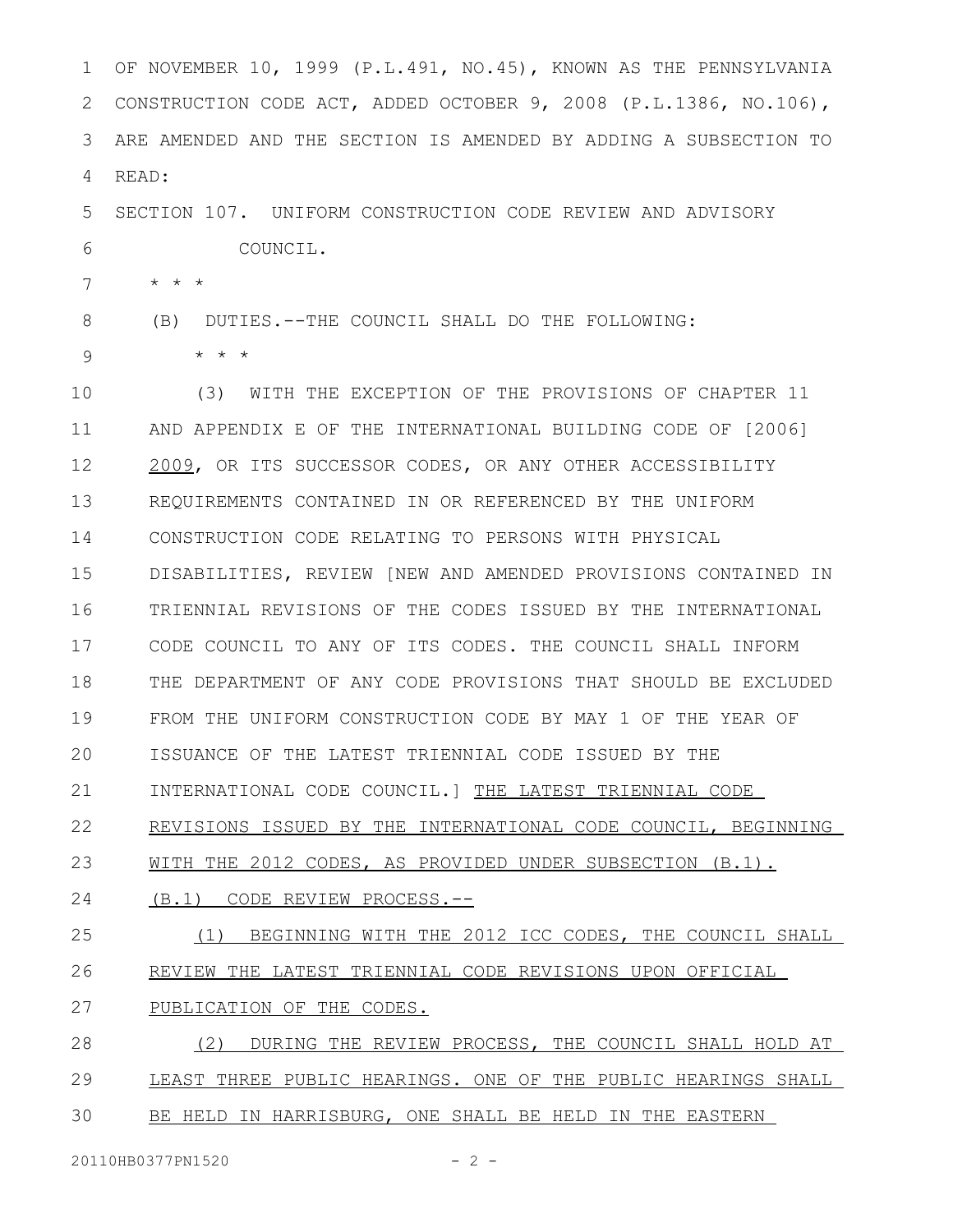REGION OF THIS COMMONWEALTH AND ONE SHALL BE HELD IN THE 1

WESTERN REGION OF THIS COMMONWEALTH. 2

(3) THE COUNCIL SHALL SUBMIT A REPORT TO THE SECRETARY WITHIN THE TWELVE-MONTH PERIOD FOLLOWING OFFICIAL PUBLICATION OF THE LATEST TRIENNIAL CODE REVISIONS UNDER PARAGRAPH (1) WITH PROVISIONS OF THE CODES THAT ARE SPECIFIED FOR ADOPTION. THE PROVISIONS OF THE CODES THAT ARE SPECIFIED FOR ADOPTION SHALL BE SEPARATELY DESIGNATED IN THE REPORT. (4) THE COUNCIL SHALL EXAMINE TRIENNIAL CODE REVISIONS APPLYING ALL OF THE FOLLOWING CRITERIA: (I) THE IMPACT THAT THE PROVISION MAY HAVE UPON THE HEALTH, SAFETY AND WELFARE OF THE PUBLIC. (II) THE ECONOMIC AND FINANCIAL IMPACT OF THE PROVISION. (III) THE TECHNICAL FEASIBILITY OF THE PROVISION. (5) ONLY TRIENNIAL CODE REVISIONS THAT ARE ADOPTED BY A TWO-THIRDS VOTE OF COUNCIL MEMBERSHIP SHALL BE INCLUDED IN THE REPORT REQUIRED UNDER PARAGRAPH (3). (C) COMPOSITION.--THE COUNCIL SHALL CONSIST OF THE FOLLOWING MEMBERS APPOINTED BY THE GOVERNOR: \* \* \* (2) A GENERAL CONTRACTOR FROM AN ASSOCIATION REPRESENTING THE NONRESIDENTIAL CONSTRUCTION INDUSTRY WHO HAS RECOGNIZED ABILITY AND EXPERIENCE IN THE CONSTRUCTION OF NONRESIDENTIAL BUILDINGS. \* \* \* (H) QUORUM [AND CONSENSUS].--TEN MEMBERS SHALL CONSTITUTE A QUORUM[, AND A CONSENSUS AMONG AT LEAST TEN MEMBERS MUST BE REACHED BEFORE ANY DETERMINATION CAN BE MADE BY THE COUNCIL]. \* \* \* 20110HB0377PN1520 - 3 -3 4 5 6 7 8 9 10 11 12 13 14 15 16 17 18 19 20 21 22 23 24 25 26 27 28 29 30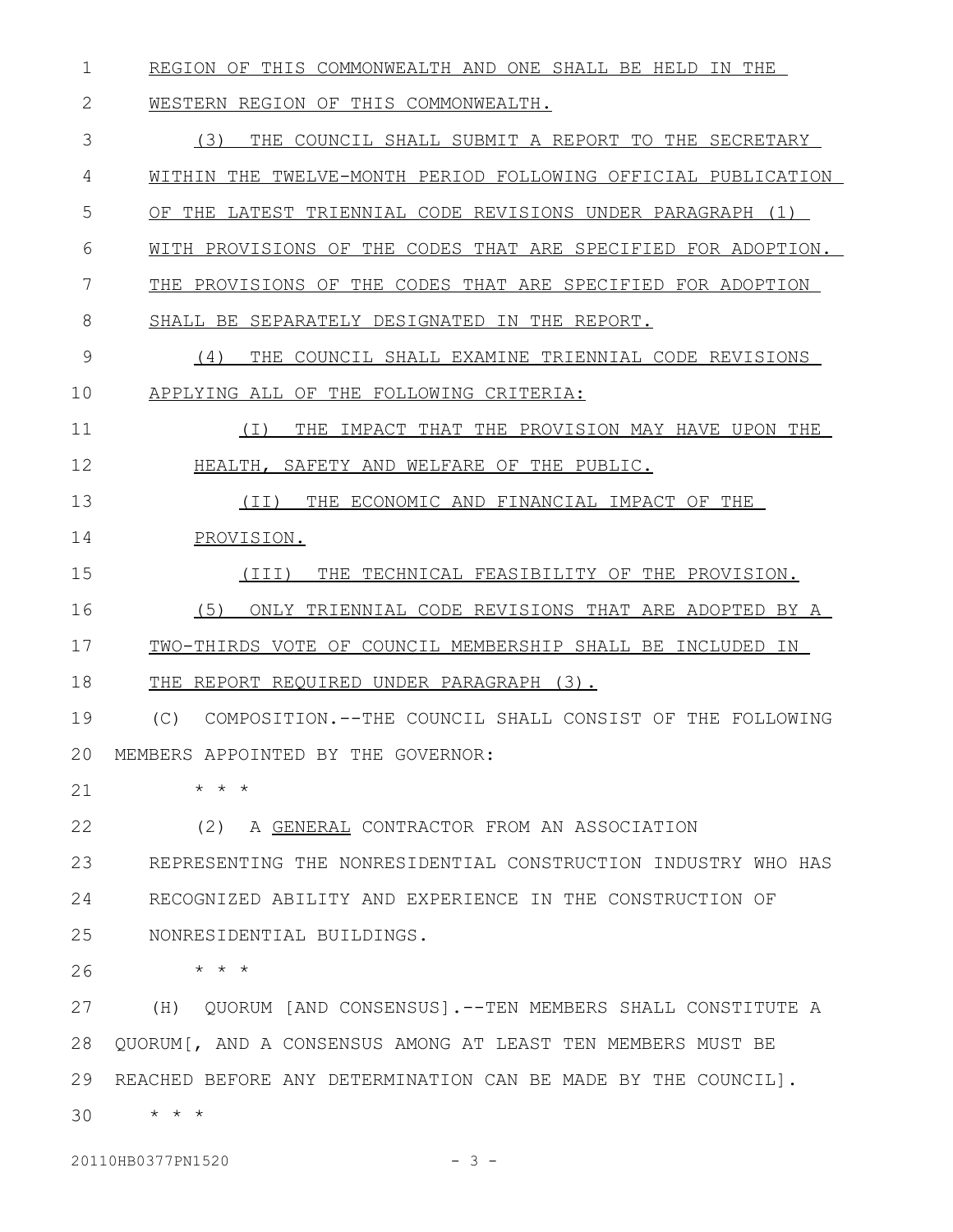(J) ADMINISTRATIVE SUPPORT.--THE [SECRETARY] DEPARTMENT SHALL PROVIDE A FACILITY FOR COUNCIL MEETINGS UNDER THIS ACT, STENOGRAPHIC SERVICES AND REQUIRED NOTICE OF THE COUNCIL'S MEETINGS. THE DEPARTMENT MAY PROVIDE STAFF SUPPORT IN DRAFTING 1 2 3 4

ANY REPORTS REQUIRED UNDER THIS ACT. 5

\* \* \* 6

SECTION 2. SECTION 304 OF THE ACT, AMENDED OCTOBER 9, 2008 (P.L.1386, NO.106), IS AMENDED TO READ: 7 8

SECTION 304. REVISED OR SUCCESSOR CODES. 9

[(A) BUILDING CODE.-- 10

(1) SUBJECT TO SECTIONS  $105(C)$  AND (D),  $301(A)(3)$ , (4), (5), (6) AND (7), (C) AND (D) AND 302, BY DECEMBER 31 OF THE YEAR OF THE ISSUANCE OF A NEW TRIENNIAL ICC INTERNATIONAL BUILDING CODE, OR ITS SUCCESSOR BUILDING CODE, THE DEPARTMENT SHALL PROMULGATE REGULATIONS ADOPTING THE NEW CODE AS THE UNIFORM CONSTRUCTION CODE UNLESS THE COUNCIL INFORMS THE DEPARTMENT THAT IT SHOULD EXCLUDE ANY PROVISIONS OF THE TRIENNIAL CODE FROM THE UNIFORM CONSTRUCTION CODE. IF THE COUNCIL PROVIDES THIS NOTIFICATION, THE DEPARTMENT SHALL SUBMIT REGULATIONS ADOPTING THE TRIENNIAL CODE WITH PROVISIONS OMITTED BY THE COUNCIL UNDER THIS SECTION WITHIN 90 DAYS FOLLOWING COUNCIL NOTIFICATION. 11 12 13 14 15 16 17 18 19 20 21 22

(2) SUBJECT TO SECTIONS 105(C) AND (D), 301(A)(3), (4), (5), (6) AND (7), (C) AND (D) AND 302, BY DECEMBER 31 OF THE YEAR OF ISSUANCE OF A NEW TRIENNIAL ICC INTERNATIONAL RESIDENTIAL CODE, OR ITS SUCCESSOR BUILDING CODE, THE DEPARTMENT SHALL PROMULGATE REGULATIONS PROVIDING THAT ALL DETACHED ONE-FAMILY AND TWO-FAMILY DWELLINGS AND ONE-FAMILY TOWNHOUSES THAT ARE NOT MORE THAN THREE STORIES IN HEIGHT AND THEIR ACCESSORY STRUCTURES MAY BE DESIGNED IN ACCORDANCE WITH 23 24 25 26 27 28 29 30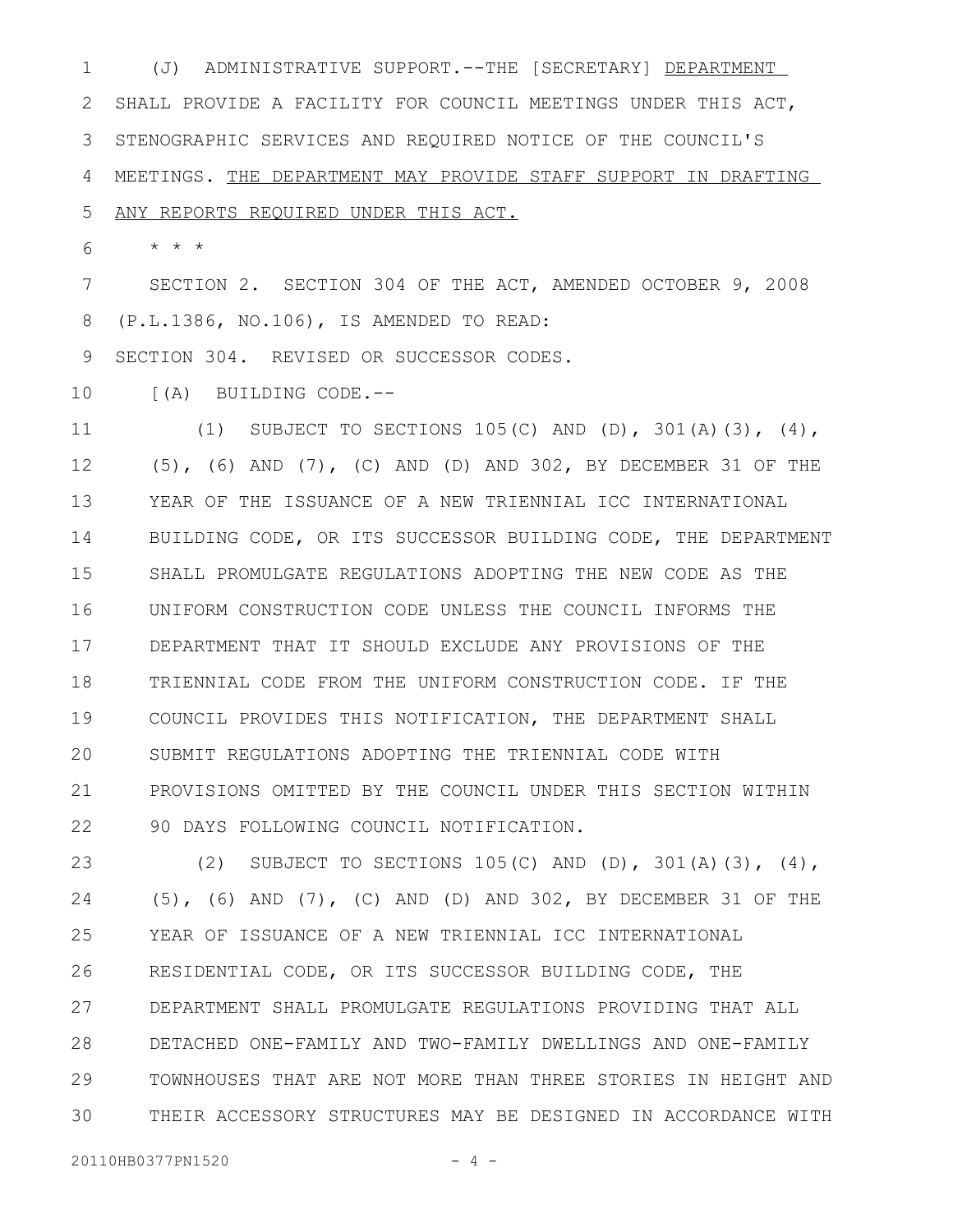THAT CODE OR THE UNIFORM CONSTRUCTION CODE AT THE OPTION OF THE BUILDING PERMIT APPLICANT. THE DEPARTMENT SHALL PROMULGATE REGULATIONS ADOPTING THE NEW CODE AS THE UNIFORM CONSTRUCTION CODE UNLESS THE COUNCIL INFORMS THE DEPARTMENT THAT IT SHOULD EXCLUDE ANY PROVISIONS OF THE TRIENNIAL CODE FROM THE UNIFORM CONSTRUCTION CODE. IF THE COUNCIL PROVIDES THIS NOTIFICATION, THE DEPARTMENT SHALL SUBMIT REGULATIONS ADOPTING THE TRIENNIAL CODE WITH PROVISIONS OMITTED BY THE COUNCIL UNDER THIS SECTION WITHIN 90 DAYS FOLLOWING COUNCIL NOTIFICATION.] 1 2 3 4 5 6 7 8 9 10

(A) DUTIES OF DEPARTMENT.-- 11

(1) SUBJECT TO SECTIONS  $105(C)$  AND (D),  $301(A)(3)$ , (4), (5), (6) AND (7), (C) AND (D) AND 302, WITHIN THREE MONTHS OF THE RECEIPT OF THE REPORT UNDER SECTION 107(B.1), THE DEPARTMENT SHALL PROMULGATE FINAL-OMITTED REGULATIONS UNDER THE ACT OF JUNE 25, 1982 (P.L.633, NO.181), KNOWN AS THE 12 13 14 15 16

 REGULATORY REVIEW ACT, TO ADOPT THE TRIENNIAL CODE REVISIONS MADE IN THE REPORT WITHOUT CHANGE. 17 18

(2) REGULATIONS PROMULGATED UNDER THIS SUBSECTION ARE EXEMPT FROM: 19 20

- (I) SECTION 205 OF THE ACT OF JULY 31, 1968 21
- (P.L.769, NO.240), REFERRED TO AS THE COMMONWEALTH 22

DOCUMENTS LAW; AND 23

(II) SECTIONS 204(B) AND 301(10) OF THE ACT OF 24

OCTOBER 15, 1980 (P.L.950, NO.164), KNOWN AS THE 25

COMMONWEALTH ATTORNEYS ACT. 26

(3) NOTWITHSTANDING PARAGRAPHS (1) AND (2), THE 27

- DEPARTMENT SHALL PROMULGATE REGULATIONS UPDATING 28
- ACCESSIBILITY STANDARDS UNDER CHAPTER 3 BY ADOPTING CHAPTER 29
- 11 AND APPENDIX E OF THE INTERNATIONAL BUILDING CODE OF 2012, 30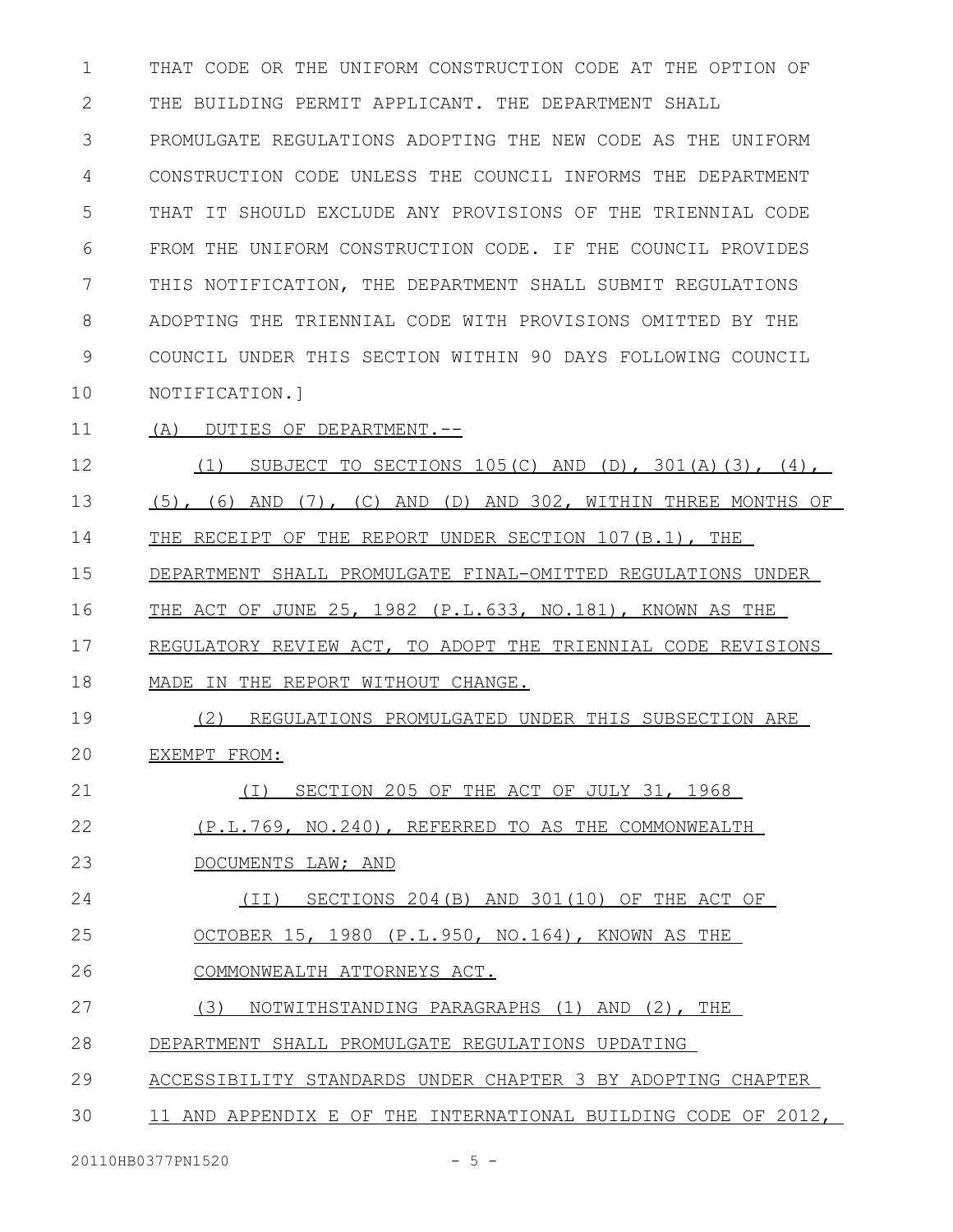OR ITS SUCCESSOR, BY DECEMBER 31 OF THE YEAR OF ISSUANCE OF 1

THE NEW CODE. 2

(A.1) CONTINUITY.--IF A TRIENNIAL REVISION IS NOT ADOPTED UNDER SECTION 107(B.1)(5), THE RELEVANT PROVISIONS OF THE PRIOR VERSION OF THE CODES SHALL REMAIN IN EFFECT. 3 4 5

[(B) INTERNATIONAL FUEL GAS CODE.--BY DECEMBER 31 OF THE YEAR OF THE ISSUANCE OF A NEW INTERNATIONAL FUEL GAS CODE, OR ITS SUCCESSOR CODE, THE DEPARTMENT SHALL PROMULGATE REGULATIONS ADOPTING THE NEW CODE.] 6 7 8 9

(C) PRIOR PERMITS AND CONSTRUCTION.-- 10

(1) A CONSTRUCTION PERMIT ISSUED UNDER VALID CONSTRUCTION REGULATIONS PRIOR TO THE EFFECTIVE DATE OF REGULATIONS FOR A SUBSEQUENT UNIFORM CONSTRUCTION CODE OR INTERNATIONAL FUEL GAS CODE ISSUED UNDER THIS ACT SHALL REMAIN VALID, AND THE CONSTRUCTION OF ANY BUILDING OR STRUCTURE MAY BE COMPLETED PURSUANT TO AND IN ACCORDANCE WITH THE PERMIT. 11 12 13 14 15 16 17

(2) IF THE PERMIT HAS NOT BEEN ACTIVELY PROSECUTED WITHIN TWO YEARS OF THE EFFECTIVE DATE OF THE REGULATION OR THE PERIOD SPECIFIED BY A MUNICIPAL ORDINANCE, WHICHEVER IS LESS, THE FORMER PERMITHOLDER SHALL BE REQUIRED TO ACQUIRE A NEW PERMIT. 18 19 20 21 22

(3) WHERE CONSTRUCTION OF A BUILDING OR STRUCTURE COMMENCED BEFORE THE EFFECTIVE DATE OF THE REGULATIONS FOR A SUBSEQUENT UNIFORM CONSTRUCTION CODE OR INTERNATIONAL FUEL GAS CODE ISSUED UNDER THIS ACT AND A PERMIT WAS NOT REQUIRED AT THAT TIME, CONSTRUCTION MAY BE COMPLETED WITHOUT A PERMIT. [(D) CODE REVISIONS.-- 23 24 25 26 27 28

(1) THE COUNCIL MAY DETERMINE THAT ANY NEW OR AMENDED PROVISION CONTAINED IN A TRIENNIAL REVISION BY THE ICC TO ANY 29 30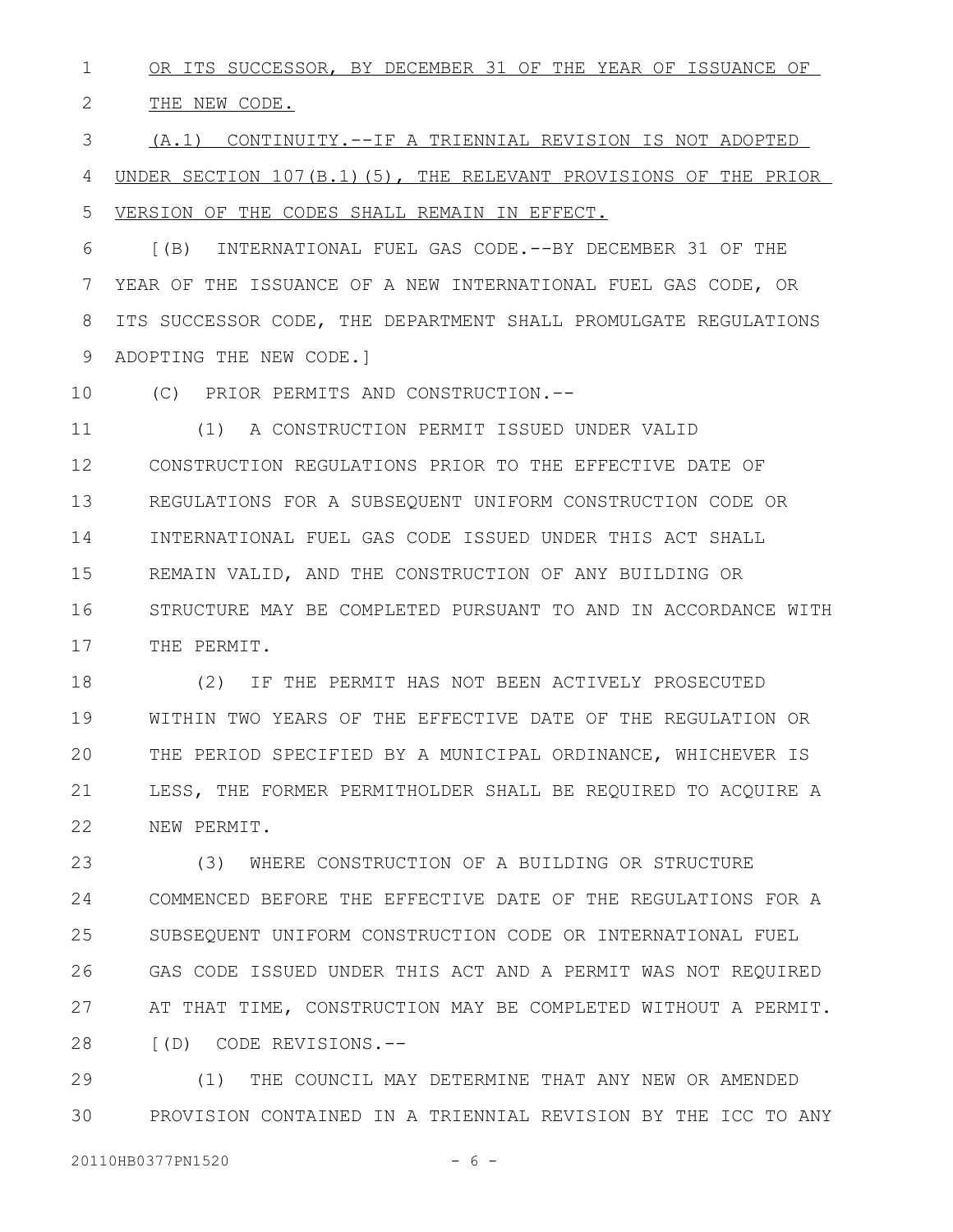OF THE CODES WHICH HAVE BEEN ADOPTED BY REGULATION OF THE DEPARTMENT AS PART OF THE UNIFORM CONSTRUCTION CODE IS NOT, IN THE OPINION OF THE COUNCIL, CONSISTENT WITH THE INTENT AND PURPOSE OF THIS ACT OR IS OTHERWISE INAPPROPRIATE FOR INCLUSION IN THE UNIFORM CONSTRUCTION CODE. IN MAKING A DETERMINATION ON THE NEW OR AMENDED TRIENNIAL REVISIONS, THE COUNCIL MAY CONSIDER THE PROVISIONS OF SECTION 102, AS WELL AS OTHER RELEVANT FACTORS, INCLUDING, BUT NOT LIMITED TO: 1 2 3 4 5 6 7 8

(I) THE IMPACT THAT THE PROVISIONS MAY HAVE UPON THE HEALTH, SAFETY AND WELFARE OF THE PUBLIC. 9 10

(II) THE ECONOMIC REASONABLENESS AND FINANCIAL IMPACT OF THE PROVISIONS. 11 12

(III) THE TECHNICAL FEASIBILITY OF THE PROVISIONS. (2) WHEN ADOPTING THE LATEST TRIENNIAL VERSIONS OF THE ICC CODES, THE DEPARTMENT SHALL EXCLUDE A SPECIFIC NEW OR AMENDED CODE PROVISION REJECTED BY THE COUNCIL UNDER PARAGRAPH (1) AND SHALL PROVIDE THAT THE RELEVANT PROVISIONS OF THE PRIOR VERSIONS OF THE CODE SHALL REMAIN IN EFFECT.] SECTION 3. SECTION 901(A) OF THE ACT, AMENDED JULY 7, 2006 (P.L.1052, NO.108), IS AMENDED AND THE SECTION IS AMENDED BY ADDING SUBSECTIONS TO READ: 13 14 15 16 17 18 19 20 21

Section 901. Exemptions. 22

(a) Manufactured housing.--This act shall not apply to manufactured housing which bears a label, as required by and referred to in the act of November 17, 1982 (P.L.676, No.192), known as the Manufactured Housing Construction and Safety Standards Authorization Act, which certifies that it conforms to Federal construction and safety standards adopted under the Housing and Community Development Act of 1974 (Public Law 93-383, 88 Stat. 633), nor shall it apply to industrialized 23 24 25 26 27 28 29 30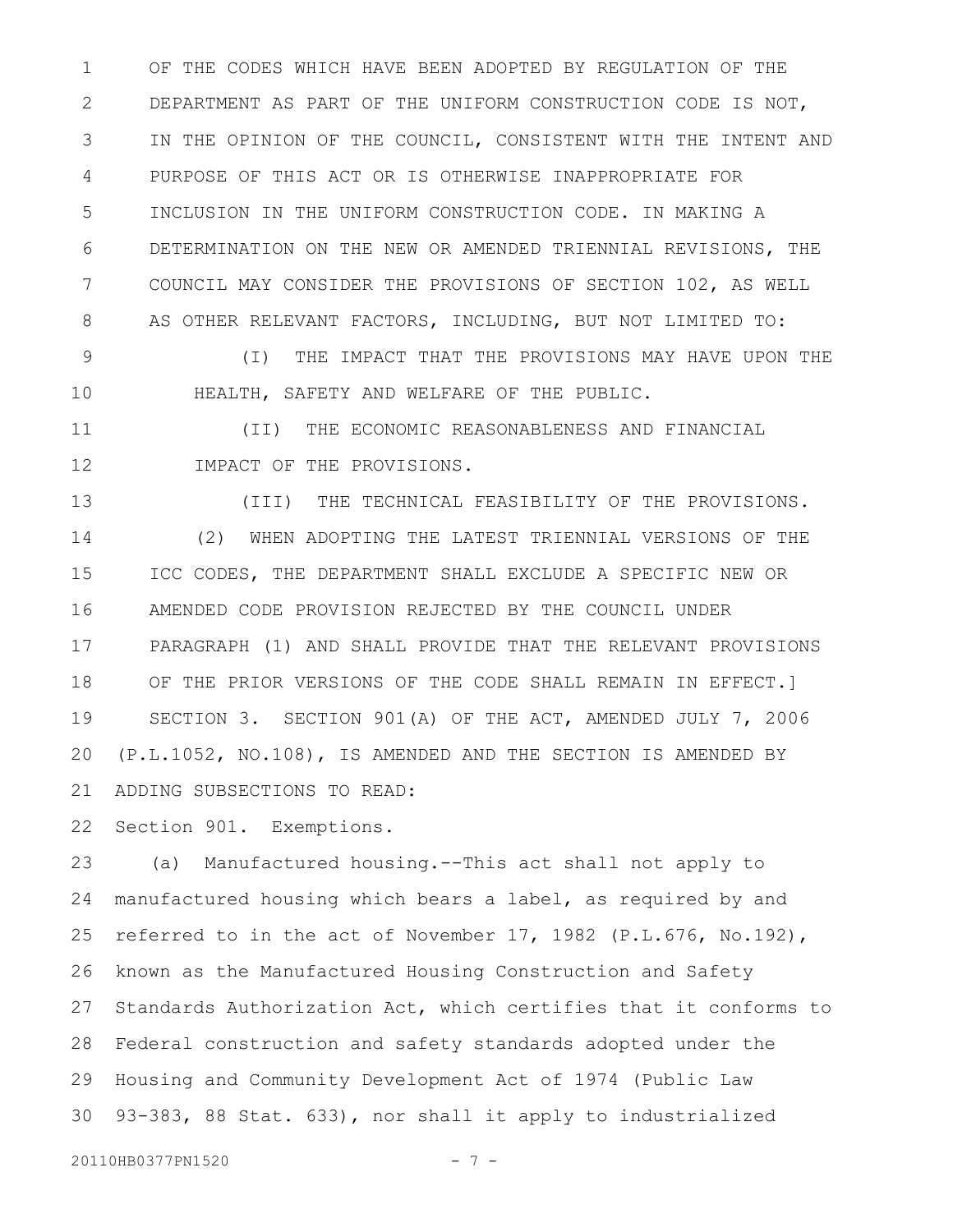| $\mathbf 1$ | housing, as defined in the act of May 11, 1972 (P.L.286, No.70), |
|-------------|------------------------------------------------------------------|
| 2           | known as the Industrialized Housing Act, with the exception that |
| 3           | any model code enacted pursuant to the Industrialized Housing    |
| 4           | Act shall not include code provisions specifically omitted from  |
| 5           | adoption pursuant to this act.                                   |
| 6           | $\star$ $\star$ $\star$                                          |
| 7           | Log walls.--Log walls with a minimum average wall<br>(f)         |
| 8           | thickness of five inches or greater which comply with the        |
| 9           | International Code Council Standard on the Design and            |
| 10          | Construction of Log Structures, ICC 400-2007, or other successor |
| 11          | standard which the department may specify by requlation, shall   |
| 12          | be permitted in residential buildings if:                        |
| 13          | the area weighted average U-factor for fenestration<br>(1)       |
| 14          | products in the log walls is a maximum of 0.31; and              |
| 15          | (2) (i) the building heating equipment meets or exceeds          |
| 16          | the following Department of Energy ratings:                      |
| 17          | (A) Gas furnace - 90 annual fuel utilization                     |
| 18          | efficiency (AFUE).                                               |
| 19          | (B) Oil furnace - 85 annual fuel utilization                     |
| 20          | efficiency (AFUE).                                               |
| 21          | (C) Boilers - 85 annual fuel utilization                         |
| 22          | efficiency (AFUE).                                               |
| 23          | (D) Air source heat pumps - 8.2 heating seasonal                 |
| 24          | performance factor (HSPF) split systems.                         |
| 25          | (E) For water-to-air geothermal heat pumps:                      |
| 26          | (I) Closed loop water-to-air, an energy                          |
| 27          | efficiency rating of 14.1 and coefficient of                     |
| 28          | performance of 3.3.                                              |
| 29          | (II) Open loop water-to-air, an energy                           |
| 30          | efficiency rating of 16.2 and coefficient of                     |
|             |                                                                  |

20110HB0377PN1520 - 8 -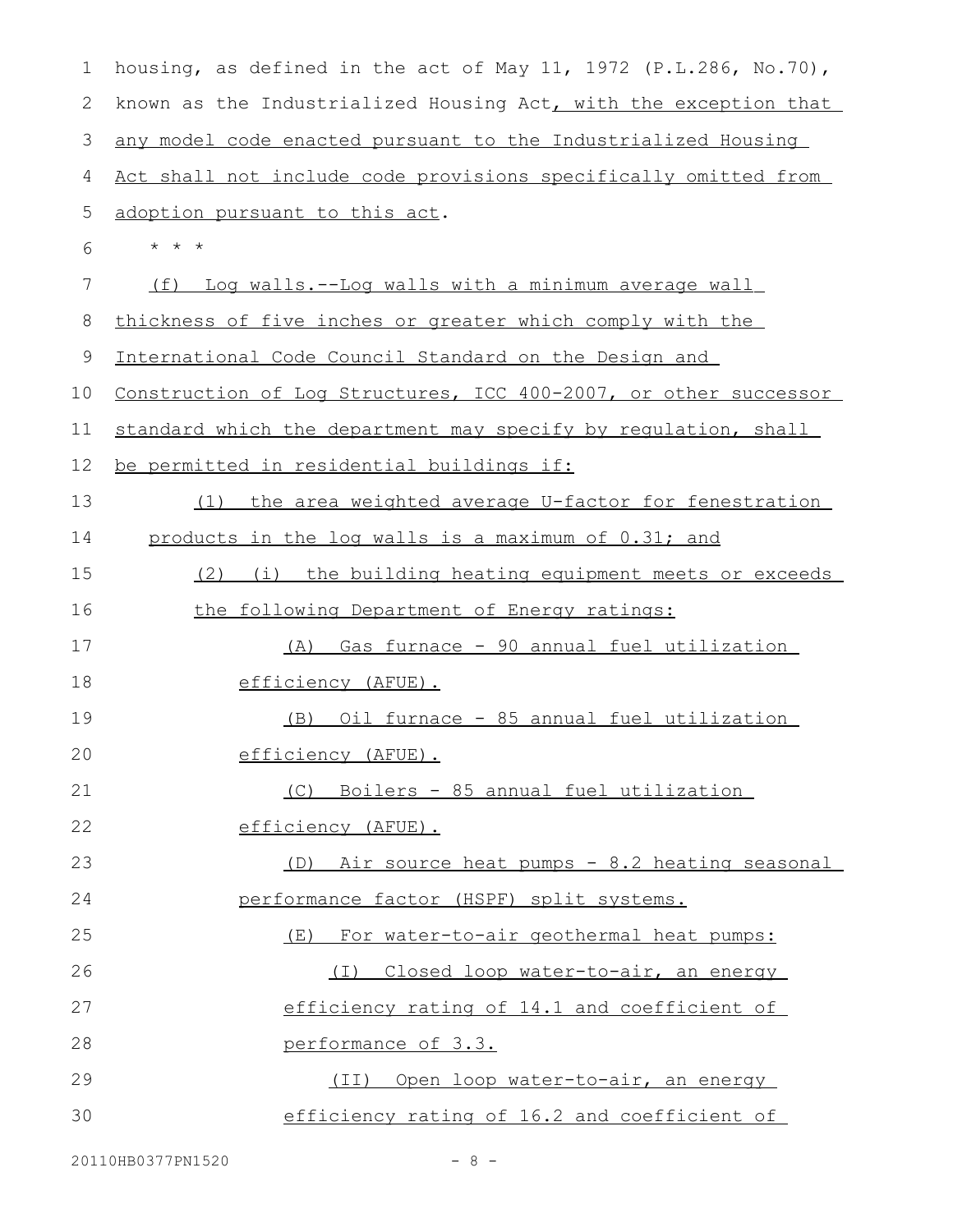| $\mathbf 1$  | performance of 3.6.                                                                                                                 |
|--------------|-------------------------------------------------------------------------------------------------------------------------------------|
| $\mathbf{2}$ | For water-to-water geothermal heat pumps:<br>(F)                                                                                    |
| 3            | (I) Closed loop water-to-water, an energy                                                                                           |
| 4            | efficiency rating of 15.1 and coefficient of                                                                                        |
| 5            | performance of 3.0.                                                                                                                 |
| 6            | (TI)<br>Open loop water-to-water, an energy                                                                                         |
| 7            | efficiency rating of 19.1 and coefficient of                                                                                        |
| 8            | performance of 3.4.                                                                                                                 |
| 9            | (G) For direct geothermal exchange, an energy                                                                                       |
| 10           | efficiency rating of 15.0 and coefficient of                                                                                        |
| 11           | performance of 3.5;                                                                                                                 |
| 12           | $or$                                                                                                                                |
| 13           | (ii) the building heating equipment is qualified                                                                                    |
| 14           | under the Energy Star program jointly operated by the                                                                               |
| 15           | Department of Energy and the Environmental Protection                                                                               |
| 16           | Agency as provided for in 10 CFR Pt. 430 (relating to                                                                               |
| 17           | energy conservation program for consumer products); and                                                                             |
| 18           | (iii) all energy efficiency requirements of this act                                                                                |
| 19           | applicable to components other than log walls are met.                                                                              |
| $20$ An      | and in a sample of a state of the state of the state of the state of the state of the state of the state of th<br><del>permit</del> |
| 21           | the effective date of this subsection may opt to utilize the                                                                        |
| 22           | standards of this subsection.                                                                                                       |
| 23           | Automatic fire sprinkler systems in one-family and two-<br>(a)                                                                      |
| 24           | family dwellings.--                                                                                                                 |
| 25           | Section R313.2 (relating to automatic fire sprinkler<br>(1)                                                                         |
| 26           | systems in one- and two-family dwellings) of the                                                                                    |
| 27           | International Residential Code (2009 edition), and any                                                                              |
| 28           | successor triennial revisions, is excluded from this act and                                                                        |
| 29           | shall not be part of Chapter 3.                                                                                                     |
| 30           | (2) A builder of a one-family or two-family dwelling                                                                                |

 $\leftarrow$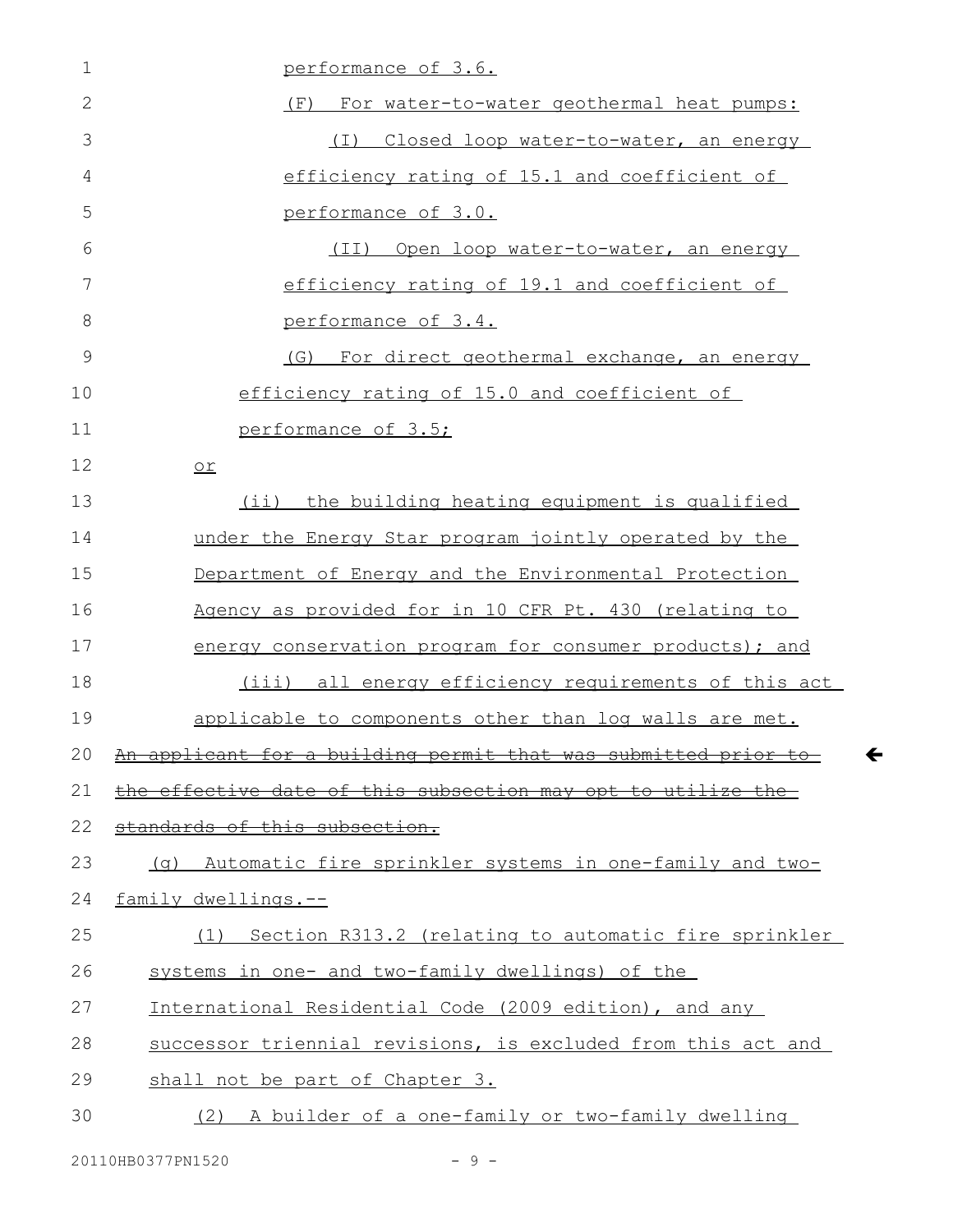| $\mathbf 1$ | subject to the International Residential Code shall, at or                 |
|-------------|----------------------------------------------------------------------------|
| 2           | before the time of entering into the purchase contract, do                 |
| 3           | all of the following:                                                      |
| 4           | Offer to a buyer the option to install or equip,<br>(i)                    |
| 5           | at the buyer's expense, an automatic fire sprinkler                        |
| 6           | system in the building or dwelling unit designed and                       |
| 7           | installed in accordance with the provisions of section                     |
| 8           | R313.2.1 (relating to design and installation of                           |
| $\mathsf 9$ | automatic fire sprinkler systems) of the International                     |
| 10          | Residential Code (2009 edition).                                           |
| 11          | (ii) Provide the buyer with information which                              |
| 12          | explains the initial and ongoing cost of installing and                    |
| 13          | equipping an automatic fire sprinkler system in the                        |
| 14          | building or dwelling unit.                                                 |
| 15          | (iii) Provide the buyer with information, as made                          |
| 16          | available by the State Fire Commissioner on the agency's                   |
| 17          | Internet website, on the possible benefits of installing                   |
| 18          | an automatic sprinkler system.                                             |
| 19          | application is submitted for a<br><del>buildi</del><br>an                  |
| 20          | or two-family dwelling on or after January-<br><del>for a one-family</del> |
| 21          | 1, 2011, and prior to the effective date of this subsection,               |
| 22          | the applicant may opt to not install an automatic fire                     |
| 23          | sprinkler system in the dwelling.                                          |
| 24          | (h) Fire protection of floors. Section R501.3 of the 2012                  |
| 25          | International Residential Code shall be part of the Uniform-               |
| 26          | Construction Code. This subsection shall apply to construction             |
| 27          | under which the permit applicant opts to not apply the automatic           |
| 28          | sprinkler requirement under subsection (q)(3).                             |
| 29          | (H) FIRE PROTECTION OF FLOORS.--                                           |
| 30          | (1) EXCEPT AS SET FORTH IN PARAGRAPH (2), A FLOOR                          |

 $\leftarrow$ 

 $\leftarrow$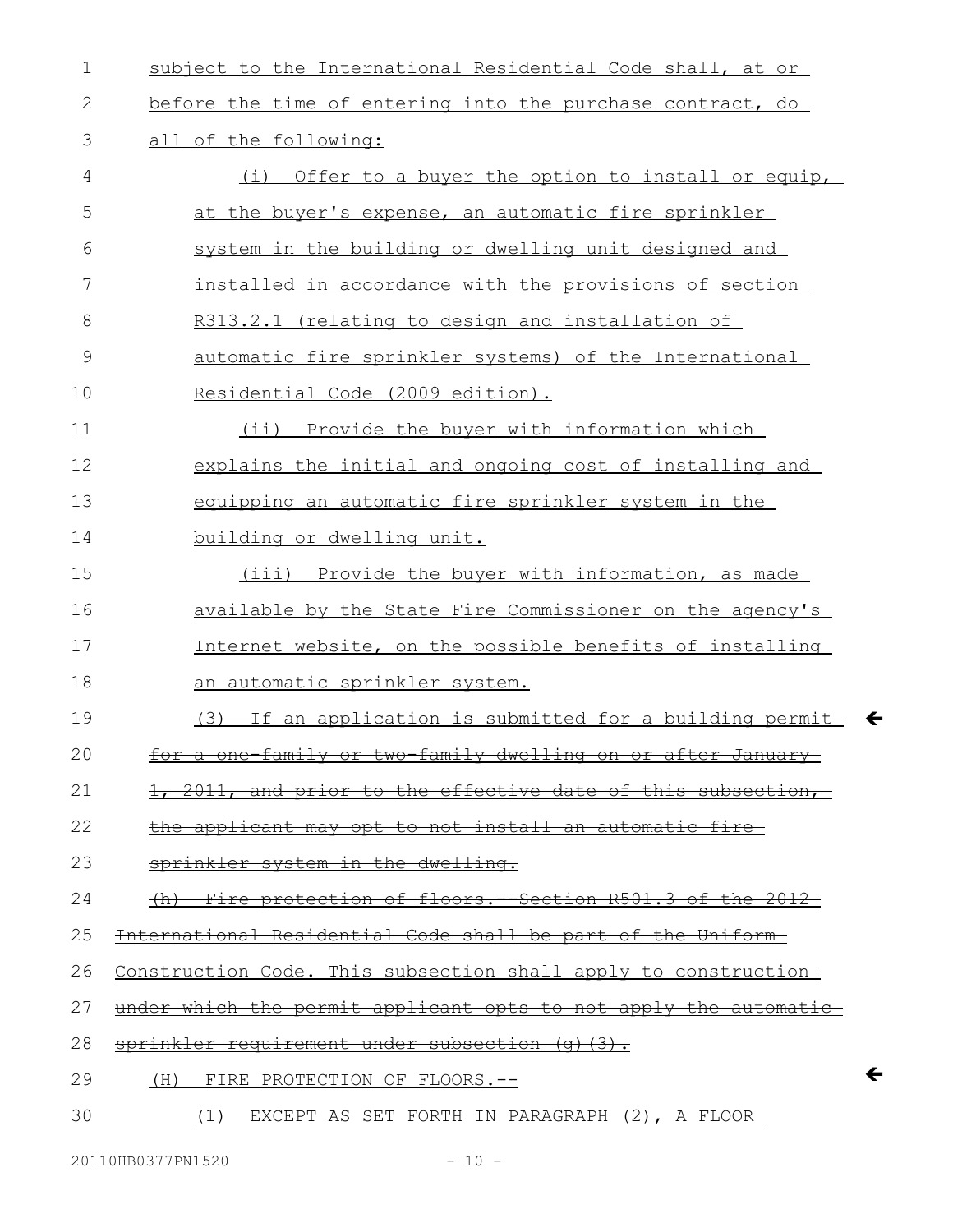ASSEMBLY NOT REQUIRED IN THE INTERNATIONAL RESIDENTIAL CODE, OR ITS SUCCESSOR BUILDING CODE, TO BE FIRE-RESISTANCE RATED SHALL BE PROVIDED WITH A 1/2-INCH GYPSUM WALLBOARD MEMBRANE, 5/8-INCH WOOD STRUCTURAL PANEL MEMBRANE, OR EQUIVALENT, ON THE UNDERSIDE OF THE FLOOR FRAMING MEMBER. (2) PARAGRAPH (1) SHALL NOT APPLY TO ANY OF THE FOLLOWING: (I) A FLOOR ASSEMBLY LOCATED DIRECTLY OVER A SPACE PROTECTED BY AN AUTOMATIC SPRINKLER SYSTEM IN ACCORDANCE WITH SECTION P2904, NFPA13D OR OTHER EQUIVALENT SPRINKLER SYSTEM APPROVED BY A MUNICIPAL CODE OFFICIAL. (II) A FLOOR ASSEMBLY LOCATED DIRECTLY OVER A CRAWL SPACE NOT INTENDED FOR STORAGE OR FUEL-FIRED APPLIANCES. (III) A PORTION OF A FLOOR ASSEMBLY WHICH COMPLIES WITH ALL OF THE FOLLOWING: (A) THE AGGREGATE AREA OF THE UNPROTECTED PORTIONS SHALL NOT EXCEED 80 SQUARE FEET PER STORY. (B) FIRE BLOCKING IN ACCORDANCE WITH SECTION R302.11.1 SHALL BE INSTALLED ALONG THE PERIMETER OF THE UNPROTECTED PORTION TO SEPARATE THE UNPROTECTED PORTION FROM THE REMAINDER OF THE FLOOR ASSEMBLY. (IV) A WOOD FLOOR ASSEMBLY USING DIMENSION LUMBER OR STRUCTURAL COMPOSITE LUMBER EQUAL TO OR GREATER THAN TWO-INCH BY TEN-INCH NOMINAL DIMENSION OR A FLOOR ASSEMBLY APPROVED BY A MUNICIPAL CODE OFFICIAL DEMONSTRATING EQUIVALENT FIRE PERFORMANCE. (I) WALL BRACING REQUIREMENTS.--SECTION R602.10 THROUGH SECTION R602.12.1.6 OF THE 2009 INTERNATIONAL RESIDENTIAL CODE, OR ITS SUCCESSOR PROVISIONS, ARE EXCLUDED FROM THE UNIFORM CONSTRUCTION CODE. THE WALL BRACING REQUIREMENTS OF SECTIONS 1 2 3 4 5 6 7 8 9 10 11 12 13 14 15 16 17 18 19 20 21 22 23 24 25 26 27 28 29 30